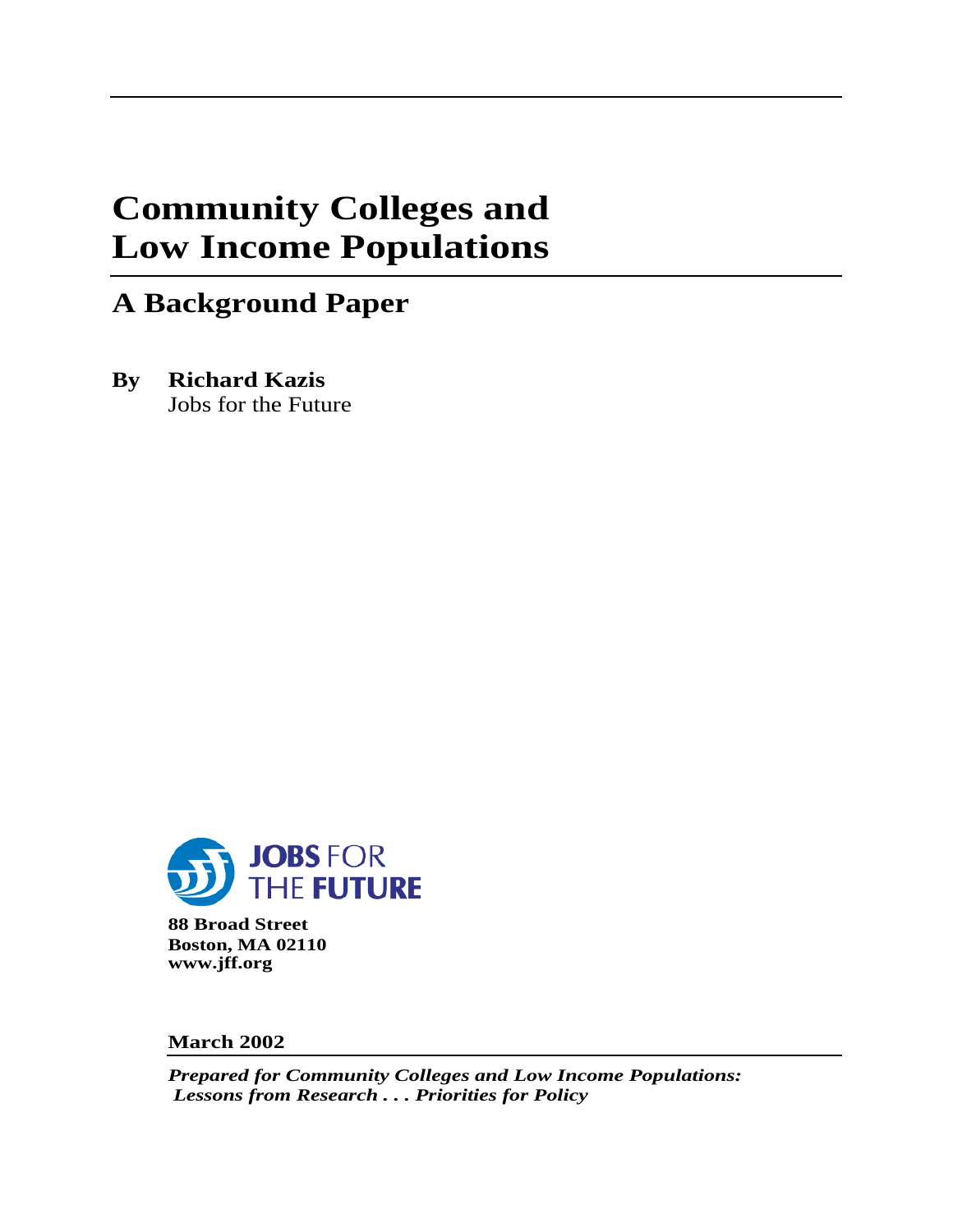### **COMMUNITY COLLEGES AND LOW INCOME POPULATIONS***\** **A Background Paper**

#### **Prepared for**

## *Community Colleges and Low Income Populations: Lessons from Research . . . Priorities for Policy*

#### **By Richard Kazis Jobs for the Future**

#### **Why This Conference Now?**

\_\_\_\_\_\_\_\_\_\_\_\_\_\_\_\_\_\_\_\_\_\_\_

The community college has great potential to be the lead local institution for helping low-income individuals obtain credentials and skills they need to advance to further education and better careers. At the same time, this uniquely American institution faces serious challenges and obstacles to achieving its potential. Without significant changes in their practices, priorities, and policies, many community colleges are unlikely to meet rising expectations regarding their effectiveness.

The question that many researchers, practitioners, policymakers, and advocates are asking is: how can we help these institutions reach their potential in relation to low-income populations? What strategies, practices, and policies—internal, regional, at the state level, and in federal policy—are needed if community colleges are to help people of all academic backgrounds gain skills and credentials that can move them toward self-sufficiency and the ability to keep learning and advancing?

This is the question that participants will explore at the upcoming conference, Community Colleges and Low Income Populations. Organized by Jobs for the Future and cosponsored by the Annie E. Casey, Ford, and KnowledgeWorks foundations, this meeting brings together experts from the worlds of research, policy, and practice, both within and outside the community college world.

Conference participants are a varied group. Some are concerned with how to help young firstgeneration college-goers succeed in earning a degree. Some are frustrated with the workforce development system of short-term training programs delivered in community-based organizations with limited capacity and few connections to employers. Others are impressed with the growing role of community colleges in regional economic development and the preparation of adult workers for advancement into better paying jobs. Some have an allegiance to the community college as an institution; others' primary commitment is to helping low-income single parents, or new immigrants who speak little English, or unemployed men who lack the skills to make it in a service-oriented economy. Participants include researchers mining data to understand the diversity of trajectories to and through the community college; policymakers concerned about maximizing the value of public education investments; college leaders trying to move their institutions in new directions; and foundation officers eager to promote change on behalf of poor people.

<sup>\*</sup> Jobs for the Future appreciates the generous support for this project provided by the Annie E. Casey, Ford, and KnowledgeWorks foundations.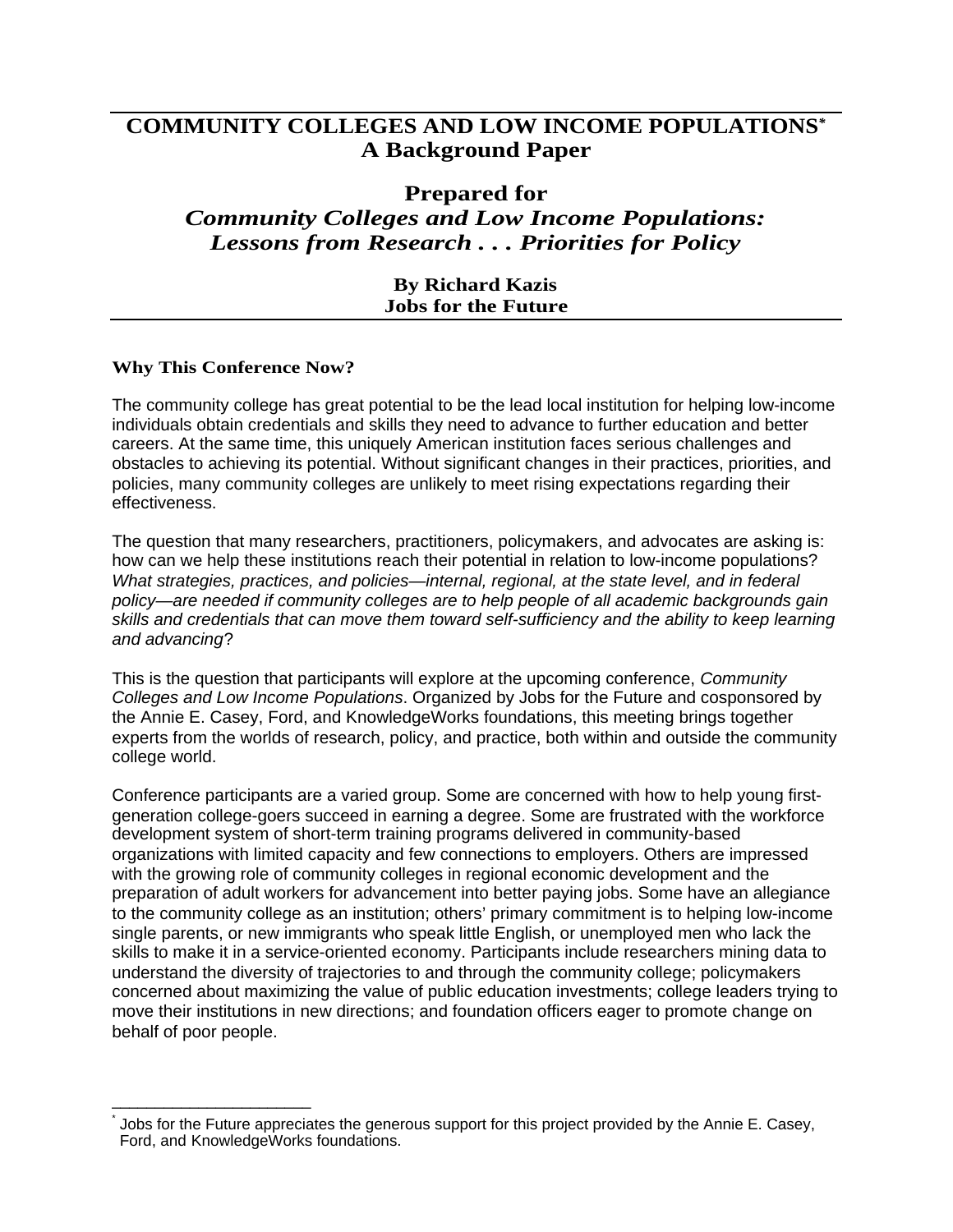What links conference participants is their fervent belief that the community college is a critically important institution (for many, the primary institution) for addressing a rising demand for postsecondary education and training among the disadvantaged.

This meeting has three distinct purposes:

- Strengthen the network of people who care deeply about improving community college outcomes for low-income youth and adults;
- Specify strategies and policies that can make it easier for community colleges to help more low-income youth and adults enroll in quality learning programs, complete programs that yield valuable credentials, and transition to further education, employment, or both; and
- Identify priorities for action to advance this agenda.

This background paper sets out the framework that informs the conference. It begins with a summary of factors that have brought the community college to the fore as the institution that can best serve low-income individuals' learning and advancement needs. The next section addresses the ways in which community colleges can fall short of that potential. The paper then highlights approaches that innovative colleges are using to address challenges in the area of access to degree programs, retention and success in college programs, and advancement for low-skill individuals into programs that open doors to better jobs and income and further educational opportunity. Throughout, the paper identifies issues and approaches that will be the focus of presentations and discussions at the upcoming conference.

#### **Context: Rising Expectations for Community Colleges**

Several factors drive the growing interest in making community colleges the lead regional institution for educating and training low-income youth and adults. These include:

- **•** Economic changes that are making postsecondary credentials a minimum requirement for labor market success;
- **•** Demographic forces that are putting pressure on the higher education system—and on community colleges in particular—to better serve low-income and low-skill populations; and
- **•** The assets that community colleges bring to helping low-income Americans prepare for success in the economy and in higher education, particularly compared to the track record of other first- and second-chance system institutions.

#### The Economic Context

The premium on academic achievement has risen significantly in past decades: some postsecondary learning is all but a prerequisite to success in the labor market. Employers are also looking for non-academic, general traits, such as persistence and work ethic, from potential employees; many see postsecondary success as a proxy for those traits. A few statistics demonstrate the changing relationship of educational attainment to economic success: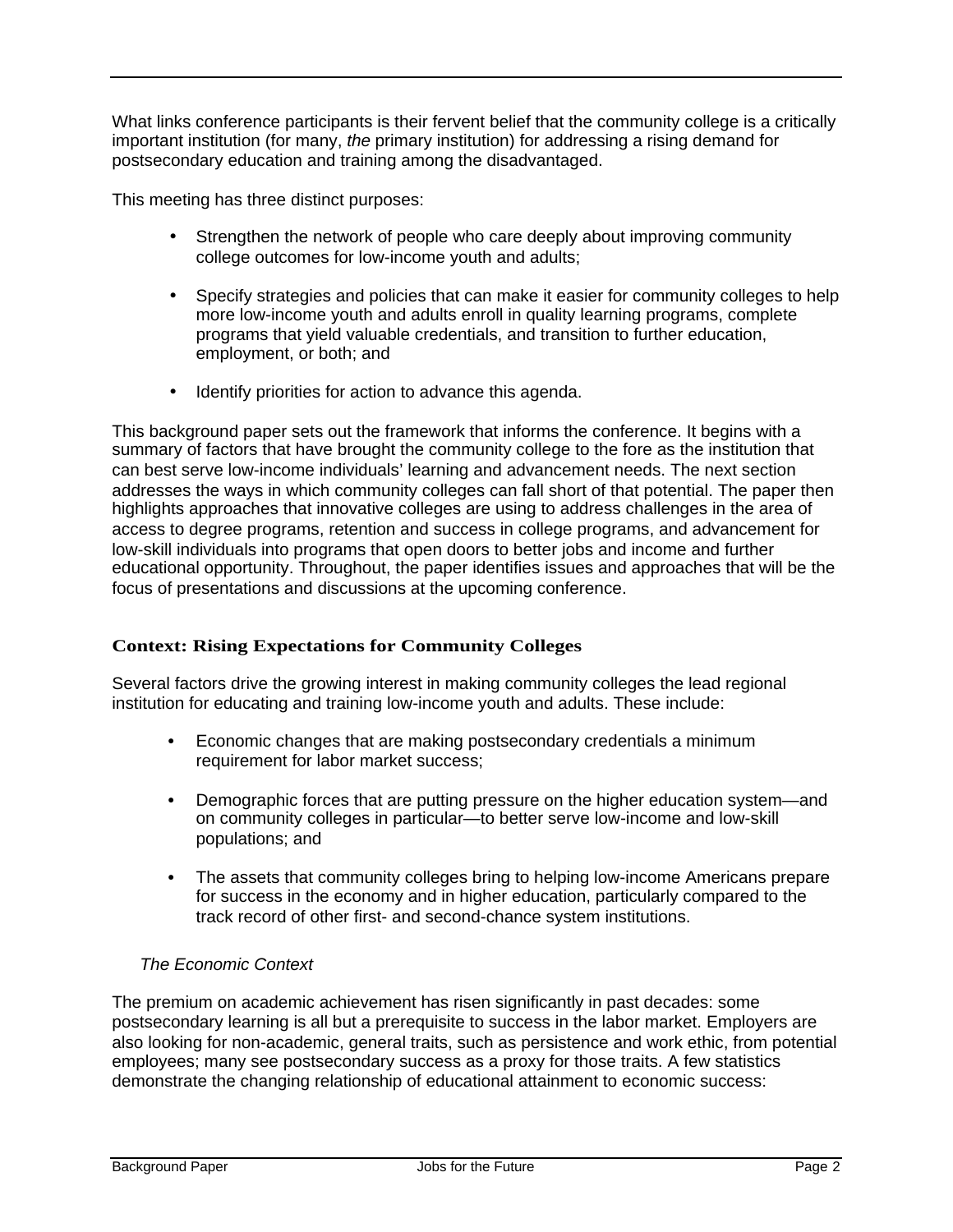- In 1959, only 20 percent of workers needed at least some college for their jobs. Today 56 percent do (Carnevale and Fry 2000, p. 33).
- The earnings advantage of workers with a degree from a four-year college over high school graduates has risen sharply since 1979. For men, the college premium has risen from 36 percent to 67 percent; for women, from 34 to 72 percent. For those with associate degrees the premium is smaller but has also increased markedly (Carnevale and Desrochers 2001, pp. 53-54). This rise in the college premium occurred during a period when the share of the labor force with a college degree increased significantly, reaching 30 percent in 2000 (Postsecondary Education Opportunity 2001, p. 9).
- The unemployment rate for a high school dropout is typically at least four times that of a college graduate. In 2000, unemployment for high school dropouts nationally was 7.9 percent, compared to 3.8 percent for high school graduates, 3 percent for those with an associate degree, and 1.5 percent for those with a Bachelors degree or more (Postsecondary Education Opportunity 2001, p. 14). Higher rates of unemployment exacerbate prior disadvantage: the steadier one's employment, the more likely one is to secure opportunities for training and learning on the job that contribute to further income gains and career advancement.

Many within the community college world see in these trends an opportunity and an obligation to help lower-skill and lower-income individuals get skills and credentials that can help them advance. As Ned Sifferlen, president of Sinclair Community College, has put it, "We see our job as helping people move from a future of \$7 an hour jobs to one where \$17 an hour is the norm."

#### The Demographic Context

Demographic trends are also raising the interest in community college practice and effectiveness for low-income populations.

Tony Carnevale and Donna Desrochers have estimated that the "baby boom echo"—children of the baby boom generation who are heading through the educational system—will require colleges and universities to absorb 1.6 million 18-24-year-olds above current levels during the next decade. In addition, the increasing size of the youth population will add more than 2 million young people to the ranks of those who are unlikely to go on to any postsecondary education (Carnevale and Desrochers 2001, p. 77). At the same time, because this generation of parents has a larger proportion of college graduates than its predecessors, a larger proportion of this youth cohort will seek college credentials than in the past. Together with economic factors increasing the demand for higher education, these demographic forces are reversing the trend of the 1980s and early 1990s, when college enrollments rose relatively slowly and students over 25 years of age were the main source of growth.

The changing composition of the youth population in need of and demanding postsecondary credentials poses significant challenges to "business as usual" for two- and four-year colleges and universities. In the coming boom, the number of minority 18-24-year-olds will grow by 3.5 million, or 40 percent (compared to only a 4 percent growth in the number of white youth). About half of the growth in the 18-24-year-old population will be among Hispanic youth. Hispanic undergraduate numbers are projected to grow by 73 percent by 2015, with Hispanics passing African Americans as the nation's largest college-going minority by 2006 (Carnevale and Fry 2001, p. 23).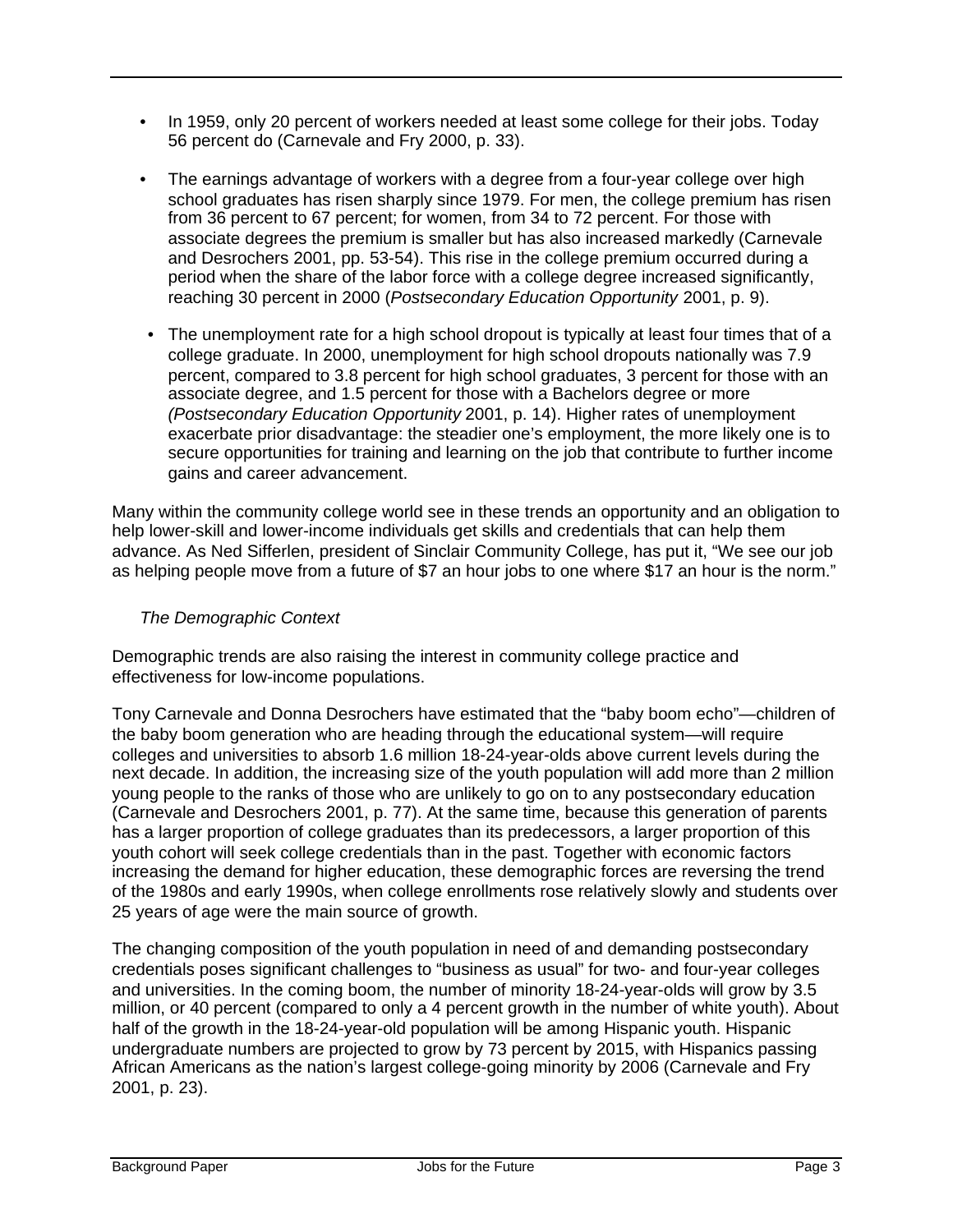#### The Equity Agenda

The longstanding failure of either the first- or second-chance institutions in our country to provide adequate education and training to large segments of the population is a further factor drawing attention to community colleges as a preferred route to advancement for low-income youth and adults.

As is well-documented, the first-chance system of public schooling fails many young people, particularly in low-income and minority communities. Fourteen percent of American young people fail to earn a high school diploma or GED. The percentage earning GED credentials is actually on the rise, while the percentage of young people earning traditional diplomas is slipping (McCabe 2000a, p. 26). In some urban areas, dysfunctional high schools see half or more of their entering students fail to graduate. And among those who graduate, many are inadequately prepared academically for college success.

The four-year college system, the postsecondary route with the largest economic payoff, poses formidable obstacles to low-income individuals, even those who are academically prepared for college success. Although college-going rates for American youth have climbed in the past two decades, large inequities persist. There has been little change during the past three decades in the more than 30 percentage point gap between college entry rates among low-income (under \$25,000) and high-income (above \$75,000) families. Minimally qualified low-income high school graduates enroll in college at half the rate of similarly qualified high-income graduates. Perhaps the most troubling statistic is this: among young people from the lowest socioeconomic quartile, only 6 percent earn a Bachelor's degree, compared to 40 percent among those in the highest quartile (Advisory Committee on Student Financial Assistance 2000, p. 4).

The second-chance system that has historically served those who are not equipped for college or career success is also deeply flawed. Training programs funded through federal programs have a long track record of failing to help poor people improve education and earnings significantly. Typically too short to help participants overcome basic skills deficiencies, plagued by poor instruction, and rarely tied either to next steps in an educational ladder or to employers and income-improving career ladders, publicly funded training programs rarely alter the economic prospects of participants (even when benefits outweigh public costs and employment and earning effects are statistically significant). Welfare reform that has made "work first" the priority at the expense of skill development has erected additional obstacles to publicly supported skill development for low-income people.

The adult basic education and English as a second language programs available to workers with limited basic skills are plagued by many of the same problems as the training system: limited ladders to postsecondary credentials that have economic value, weak instructional practice and professional development, and insufficient learning expectations and gains.

The range of institutions and learning programs that make the United States such an extraordinary place for many people to study and learn fall short for low-skill, low-income populations. As the economic prospects for those without postsecondary credentials darken and the availability of family-supporting jobs that do not require postsecondary learning continues to shrink, policymakers and researchers have turned to the community college as a mainstream educational institution that is well-positioned to help low-income youth and adults advance in educational attainment and economic success.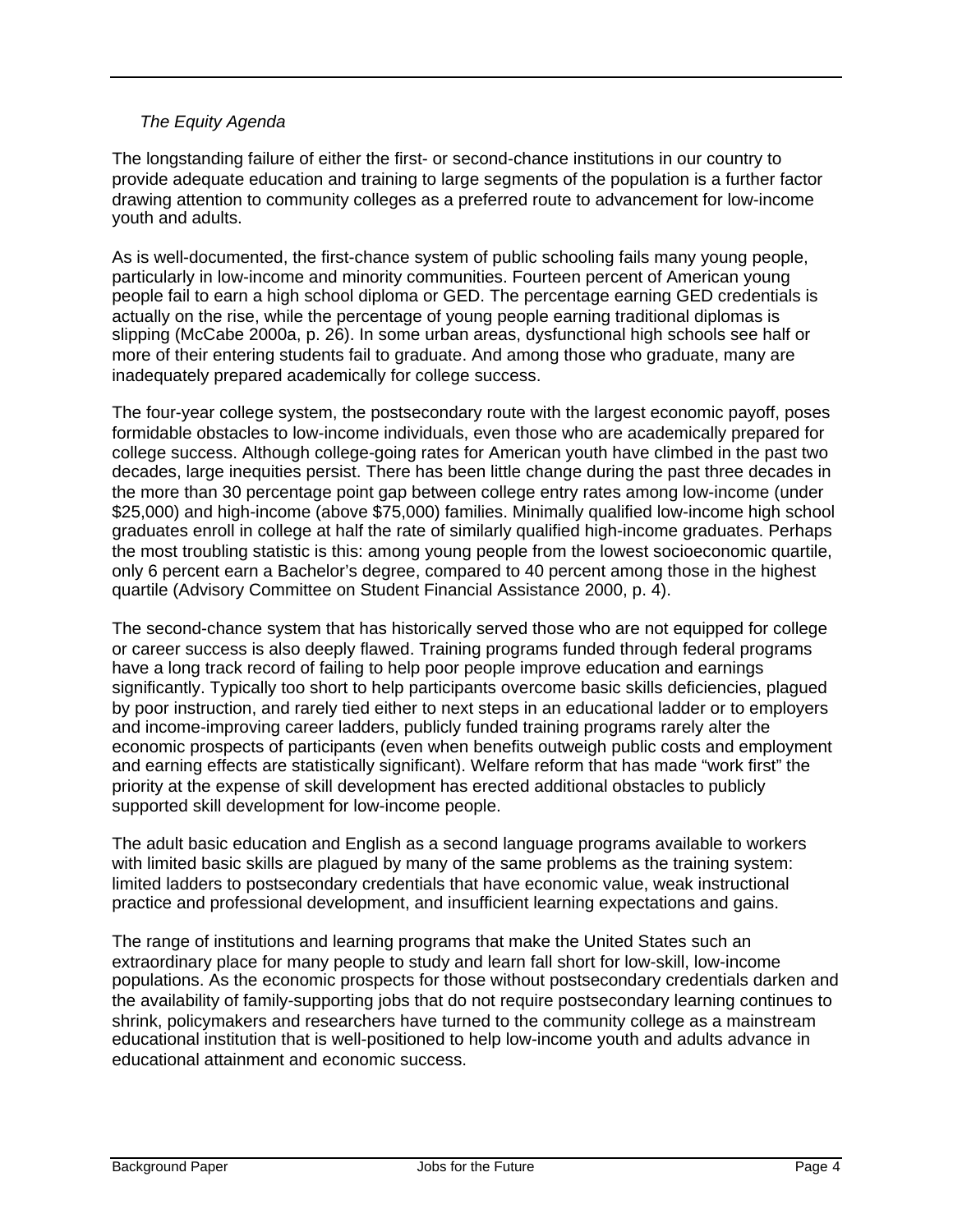#### **Potential Versus Reality**

The argument in support of this central role for community colleges is articulated by W. Norton Grubb (2001) in a recent paper, "Second Chances in Changing Times: The Role of Community Colleges in Advancing Low-Skilled Workers." According to Grubb, the comprehensive community college has the following advantages for serving low-income and low-skilled individuals compared to both more specialized second-chance programs and four-year colleges and universities.

- Because community colleges offer a wide range of programs in fulfillment of their multiple missions, from short-term training programs to two-year associate degrees, they have the potential to serve as a bridge from short-term training to mainstream education.
- Because community colleges offer remedial, vocational, and academic courses, it is possible for students to navigate from different entry points to a range of program options, and it is also possible for the college to develop hybrids that can accelerate progression through developmental courses or combine academic and vocational learning, all at the same institution.
- Community colleges can develop courses and programs that mirror and respond to the local labor market and employer community. In this, they are far more flexible and oriented to employer needs than four-year institutions.
- Community college credentials have a significant payoff in the labor market: a twoyear degree can increase income an average of 20 to 30 percent over a high school diploma; for women, even a one-year certificate yields a 20 percent earnings jump over a high school diploma. Community college credentials open up higher-skilled occupational categories for completers and are associated with lower unemployment than a high school diploma or less.
- Community colleges "belong to the culture of education rather than training." They have a commitment to quality instruction and being a teaching institution.

In Grubb's view—one that is shared by many at this conference—the community college is wellpositioned to provide the kinds of instructional programs, support services, connections to employers, and credentials with economic value that low-income youth and adults need to succeed in postsecondary education. And, for students, they can do so at a much lower cost and time commitment than four-year institutions.

Americans have demonstrated that they understand the potential value of community colleges. The percentage of freshmen enrollees going to two-year public institutions rose from 17 percent in 1955 to close to half today. And the number of Americans taking non-credit continuing education courses and training at community colleges has risen steadily to its current level of more than five million individuals a year.

However, as Grubb and others are quick to point out, the potential that community colleges represent is not easily realized.

Using High Schools and Beyond survey data from the 1980s, James Rosenbaum (2001, p. 66) concluded that only 18 percent of seniors who said they planned to get an associate degree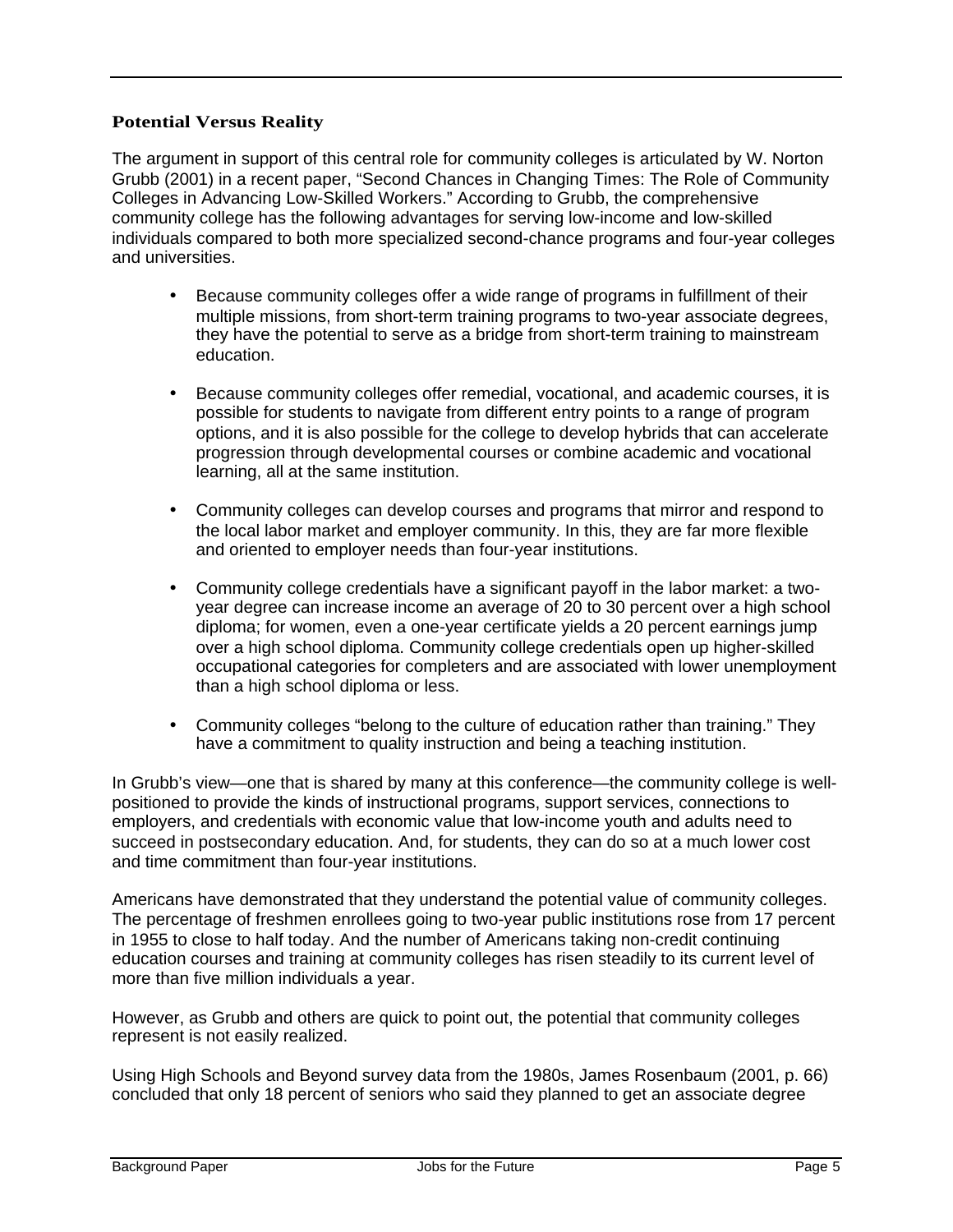earned an AA or higher after ten years. For students with a C average or below, the percentage dropped to 8 percent. This reflects, in part, the tendency of most high school students to say they plan to go to college, whether they are academically ready or not. However, national statistics on community college graduation and retention rates are not particularly encouraging.

According to one study, close to half (48.6 percent) of community college students enrolled in 1989-90 had not earned a degree and were not enrolled five years later (Berkner et al. 1996, Table 2.1). There are many reasons for this: some students only plan to take a few courses, do so, and move on; some drop out because of family or work-related reasons, not because of academic failure. There is little question, though, that attrition and non-completion is not a trivial problem.

A study of 1990 students conducted for the National Center for Educational Statistics found that 22 percent of all community college students—and 39 percent of those who started their programs intending to transfer—successfully made the transition to four-year programs. (Coley 2000, pp. 13-15) Tracking of transfer rates in over 400 colleges finds a similar outcome: about 22 to 23 percent of students transfer to four-year colleges within four years of entering community college (Hungar and Lieberman 2001). Students who transfer into four-year college appear to do as well as those who start out in four-year schools, but many more start college intending to transfer than succeed in meeting that goal.

Not surprisingly, minority students, low-income students, and recent immigrants have the greatest difficulty climbing the steps of the educational ladder to associate degrees. African Americans, who represent 16 percent of the 15-18-year-old population, earn only 10 percent of all associate degrees. Hispanics, who constitute 14 percent of the 15-18-year-old population, earn only 7 percent of associate degrees (McCabe 2000b). The groups for whom the community college holds out significant promise clearly need more support, guidance, and help.

For adults, other challenges dampen the value of the comprehensive community college as a many-entried institution that can lead to economically valuable credentials. Culture and policies often keep the non-credit programs and the credit courses far apart from each other. Those with serious developmental needs often have difficulty moving quickly enough through remediation into credit courses: many drop out before earning credentials they can use in the labor market. Many low-skilled working adults cannot qualify for entry into occupational programs that yield credentials and open opportunity for higher-paying employment. For working adults, the flexibility of the community college course scheduling compared to four-year colleges is significant, but it is often insufficient to enable individuals to complete a course sequence efficiently or earn partial credentials, stop out, and come back later.

#### **Strategies for Serving Low Income Populations More Effectively**

The community college serves a broad range of learners and would-be learners: high school graduates looking for a lower-cost college program close to home; adult workers seeking to switch jobs or to advance in their existing field; high school dropouts and others with serious learning challenges; "experimenters" who are trying to figure out what their next career move might be. By and large, this is a population that works half-time or more, has limited income or savings to spend on education, and is more likely to have dependents and be balancing not just work and learning but also family responsibilities. It is an extremely diverse population, with different strengths and needs.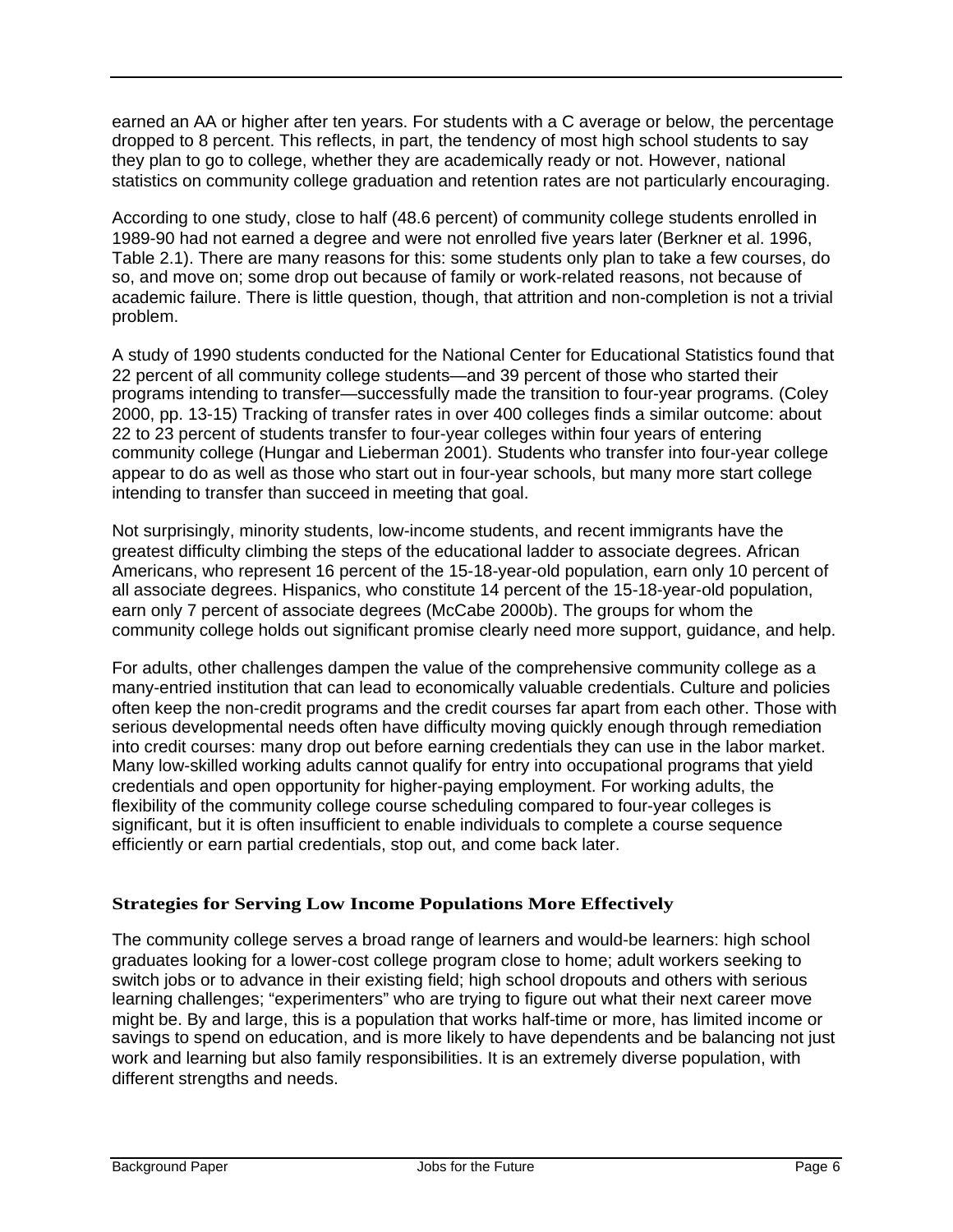Some segments of this population are easier to serve than others: skilled workers coming back for technical upgrades so they can advance in their field or middle class students who have clear postsecondary aspirations. And some are particularly difficult to serve successfully: the long-term unemployed; those whose reading and math skills are below high school level; adults who have failed in school earlier in their lives; young people with weak academic preparation and little motivation.

The varied skill levels, needs, and motivations of those seeking services at community colleges would challenge any institution. For community colleges committed to expanding and improving services to low-skill and low-income individuals, the high concentration of students with both serious academic deficiencies and personal circumstances that make them a high risk for dropping out constitutes perhaps the toughest program design and fiscal challenge they face.

Research on higher education persistence has identified seven characteristics that put someone more at-risk of failing to complete a postsecondary learning program: late entry into college, part-time enrollment, full-time work, financial independence, having dependents of one's own, single parent status, and no high school diploma. Community college students as a group are three to four times more likely than four-year college students to have any one of the seven characteristics, according to the National Center for Educational Statistics. New enrollees in community colleges are four times as likely as their four-year college counterparts to have more than half of the seven at risk factors (Coley 2000, pp. 13-14).

Colleges that are making a serious commitment to serving low-income populations more effectively—and there are many around the country experimenting with strategies to do so—must find effective, affordable ways to provide specialized services to distinct hard-to-serve populations within a comprehensive institution. This commitment requires approaches that are targeted and relatively customized to particular subgroups (e.g., immigrants, working adults, first-generation college-goers) but that are also linked in clear and transparent ways into coherent pathways that can lead any student toward credentials valued in the labor and educational markets. Toward this end, innovative colleges are focusing in different ways on the three critical points in an individual's trajectory through the institution:

- Access to credential programs;
- Retention of students who are at risk of not completing their educational program; and
- Advancement into further education or employment that can pay a family-supporting wage.

#### Access to College

Many community colleges realize they can—and must—do more to reach disconnected local residents who stay away because of lack of knowledge, fear of the unfamiliar, past failure, or confusion about costs and schedules. At the same time, they realize that some obstacles facing low-income populations are set outside their institution, through state and federal financial aid and financing policies. This conference will highlight strategies for addressing several major obstacles to expanding access for less-skilled low-income individuals. These include:

l

<sup>\*</sup> The conference structure will follow this framework.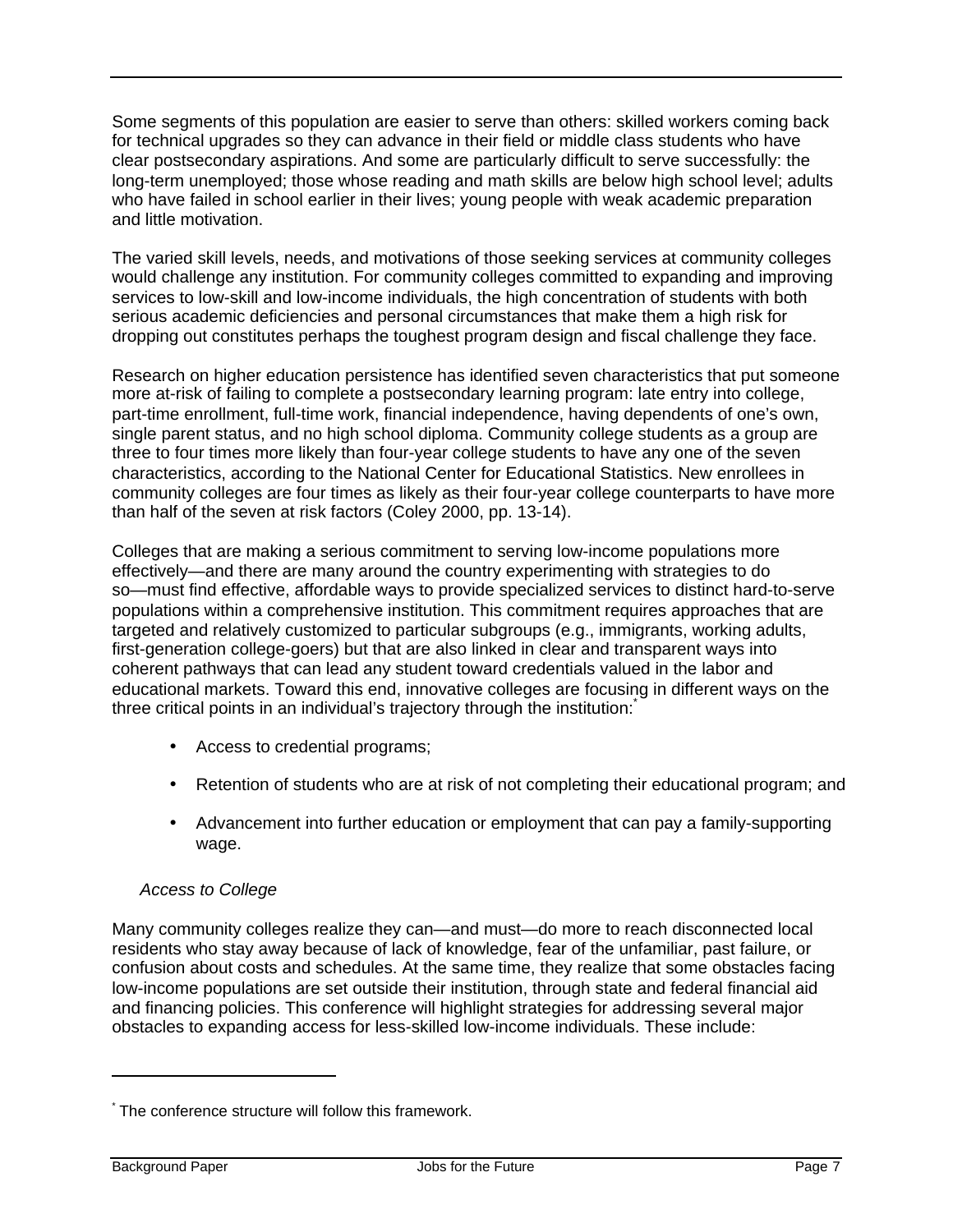- Focused outreach and recruitment strategies that reach low-income individuals, particularly first-generation college-goers;
- Structural alignment with high schools and other educational programs that can ease the transition to college; and
- Financial aid that takes into account the realities of balancing work, school, and family obligations and that is sufficient to meet the needs of low-income students.

Focused outreach and recruitment: For young people in high school, some colleges are making significant strides in outreach to first-generation college goers, new immigrants, and others who could benefit from continuing on to postsecondary programs.

San Jacinto North Community College provides an example of how one college has improved its outreach to underserved populations. This largely rural, Houston-area college, with about 5,000 students enrolled in AA and AAS programs, was slow to adapt as the community it serves became increasingly Hispanic in the 1980s. Traditional recruitment strategies were not working in a community where fewer than 10 percent of the families were headed by a parent with a college degree. In response, San Jacinto North hired several "enrollment specialists," at least one of whom was bilingual in Spanish and English, to work with local high schools, alternative schools, churches, and community centers. The college simplified the enrollment process and made sure that potential enrollees were welcomed and given adequate support. Enrollments have risen dramatically in the past five years, and the student body is now far more reflective of the local population.

Dual enrollment and other structural approaches to recruitment: In recent years, there has been steady growth in programs designed to improve the alignment and integration of high school and postsecondary institutions and programs, partly for the sake of efficiency and better signaling of academic expectations—and partly as a way to cement closer relationships between students and postsecondary options while young people are still in high school. The many variants of these strategies range from college courses taught on high school campuses and high school students attending classes at local colleges to new schools that provide accelerated associate degree programs for high school students. TechPrep programs encourage better alignment of high school and community college occupational programs. Middle colleges, of which there are a few dozen nationwide, situate high schools for dropouts or at-risk youth on community college campuses. At Salt Lake Community College, the enrollment of high school students rose rapidly several years ago when Utah offered two years of free college tuition to any high school student who completes the requirements for an associate degree by the September after senior year. Over 10,000 young people are now dual-enrolled at SLCC.

These strategies might be important ways to improve academic achievement, link young people more effectively to postsecondary programming, and lower the costs of expanded higher education to both families and the public sector. Vermont Community College, for example, is looking to dual-credit strategies as a way to help young people of average potential avoid "lost years" after high school and move more efficiently into college programs. However, the ultimate relevance of these approaches to low-achieving young people depends upon which young people are being targeted for dual enrollment. Most dual-enrollment programs are open to students performing well in high school (B average or above) but who are unlikely to head directly to four-year college. These programs typically are not available to lower-achieving students for whom the motivation and challenge might be helpful.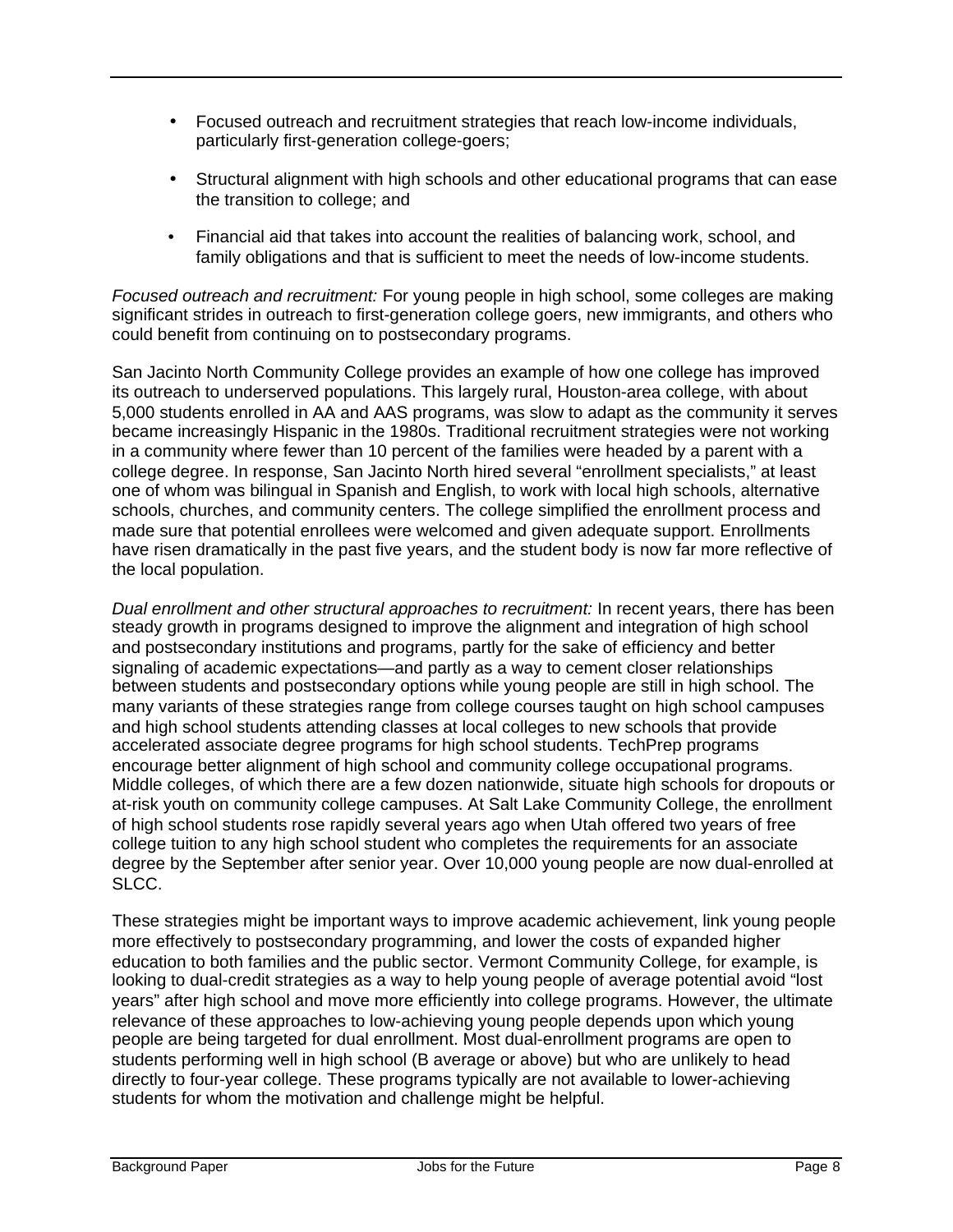A different but related model is to attract out-of-school or low-achieving youth directly into community college programs that enable them to earn high school credentials quickly and move right into college courses. Portland Community College has used this approach to become the single largest grantor of high school credentials in Oregon, enabling students to gain that credential and continue on at the college.

Financial Aid: While community colleges are less costly than four-year colleges and universities, money is still a significant barrier for potential students. Many existing financial aid programs (federal, state, and institutional) provide minimal help to low-income working students. Taxbased programs are typically non-refundable and therefore worth far more to middle- and upperincome families. Most financial aid programs are not available to students in non-credit or nondegree programs or to those who are enrolled less than half-time or move in and out of college. Financial aid programs typically cover only tuition and related expenses, leaving students to cover the more significant costs of child care, transportation, and living expenses. Significantly, as more students turn to loans in response to the diminution of need-based grants, they take on debt and obligations that are highly correlated with dropping out and failing to complete a degree (Golonka and Matus-Grossman 2001, p. 23)

Strategies to help low-income students afford college are primarily matters of state and federal policy, not college practice. Some states have used TANF resources packaged with other state dollars to create innovative options for financing programs for part-time and/or non-degree students, particularly the TANF-eligible population. The reauthorization of the Higher Education Act in 2003 may afford an opportunity to expand financial aid support for low-income community college students in credential programs. Reauthorization of TANF may also provide opportunities to expand student aid.

#### Retention and Persistence

For working individuals—and most community college students work, especially those who are no longer dependents—enrolling in community college is one challenge; staying in and completing a program is quite another. Many community colleges have begun to look more systematically at practices and policies that can help them keep students longer and help more students achieve their educational goals.

The Manpower Demonstration Research Corporation and the National Governors Association recently published Opening Doors: Expanding Educational Opportunities for Low-Income Workers, a report on strategies for improving retention of low-income students in community colleges (Golonka and Matus-Grossman 2001). The report highlighted strategies that innovative colleges and states are using to support the efforts of working individuals, particularly nondependent adults, to stay enrolled and succeed. Based on focus groups with students and roundtables with state and college leaders, the report identifies a number of innovations that might help low-income students. They include:

- Student support centers: to address the need for greater counseling and busy schedules;
- Co-location of public agencies on campus: to make it easier for students to take advantage of and negotiate the terms of involvement with work-based, publicly funded, safety net services and assistance;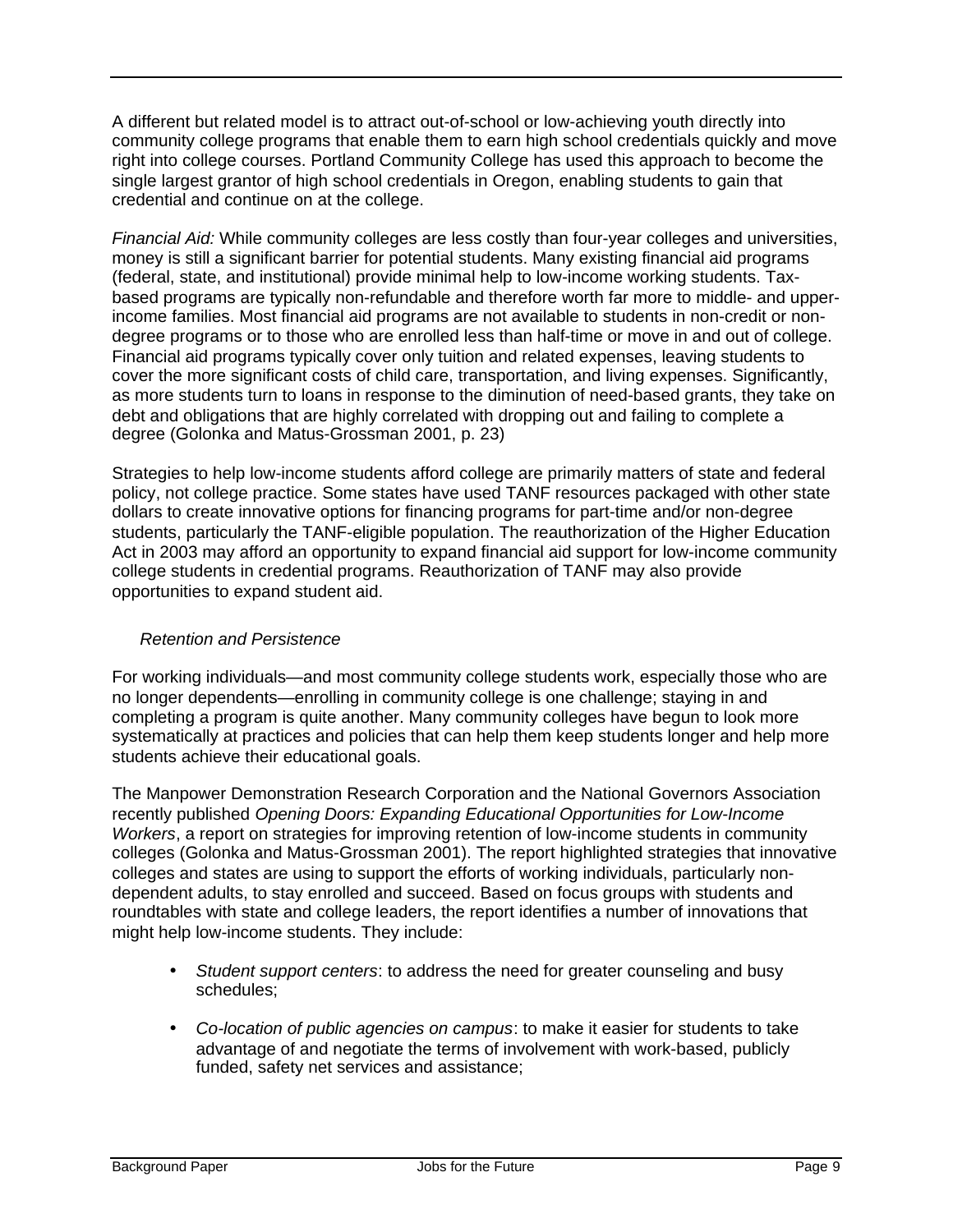- Short-term certification programs: modularized, compressed, and other program redesign options to make it easier for working adults to gain credentials while balancing work, family, and education;
- On-campus child care: particularly on nights and weekends, to make it easier for students with children to stay in school and meet their children's needs;
- Financial aid for working adults: to make financial aid easier to secure for nontraditional, low-income students;
- Improvements in developmental education: to increase relevance, promote effective teaching methods, and help students advance quickly to occupational credentials;
- Improved integration of credit and non-credit courses and programs: to facilitate the transition from non-credit courses and programs to credits that lead to formal credentials; and
- Supported distance learning: another time-saving strategy, combining face-to-face support with distance learning, that might make the balance between school, work, and family more manageable.

Sinclair Community College, a participant in the Opening Doors project, has been implementing some of these retention strategies across the college. The Developmental Studies Department, which serves more students than any other department, meets different learning needs through a variety of instructional programs: lectures with in-class tutors, distance learning, staffed computer labs, and small classes. Several occupational programs (allied health and engineering technology) integrate developmental skill building with relevant job-related content. Developmental math classes are being created for several occupational programs. Sinclair is piloting a few modular, competency-based curricula. The college has expanded its course offerings to 20 different locations served by the regional transit system, and classes are taught nights and weekends to meet the needs of working adults and single parents.

These innovations, and others like them being developed by other colleges, will be explored during the conference in plenaries and small groups. Particular attention will be paid to three areas:

- Improving developmental education by increasing its links and relevance to students' occupational goals and educational programs;
- Redesigning programs into "chunks" or modules that increase flexibility, speed completion of courses, and make it easier for working adults to earn credentials incrementally over time; and
- Strengthening instructional quality and student supports.

#### Advancement—Educational and Occupational

It is somewhat artificial to distinguish *retention* strategies from efforts to help low-income students advance from wherever they start in an institution to credentials and experience that enable them to go on in higher education or to get a better job. Colleges that are working hard to improve retention typically are also working to strengthen the various pathways through the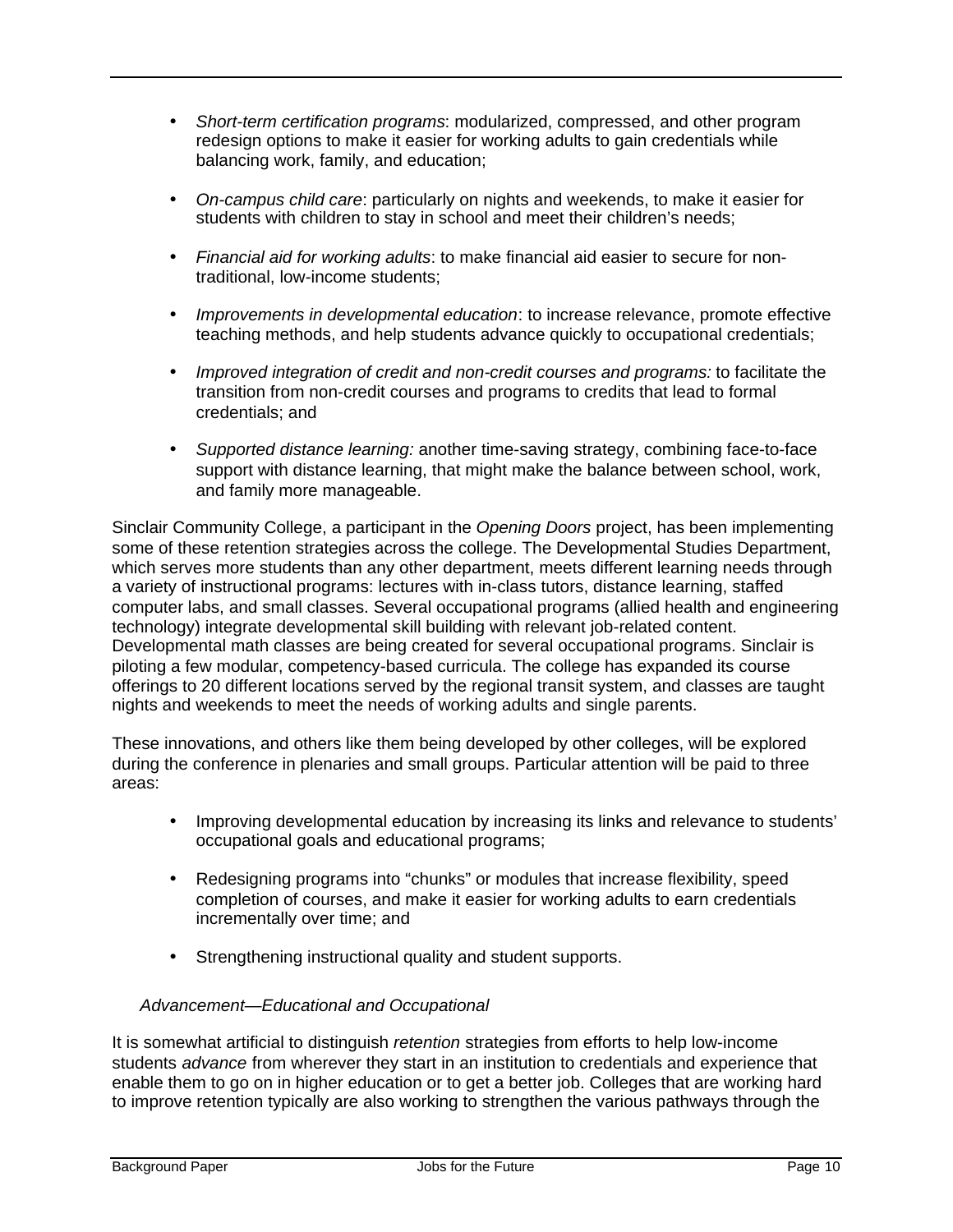college and out of it. Retention and advancement strategies both demand more flexible specialized programs, suited for populations with different characteristics and needs, linked together in clearly defined ways, with a priority on helping people progress quickly.

The distinction between retention and advancement is drawn here to focus on particular challenges that make the smooth integration of multiple pathways difficult—and to highlight approaches that innovative colleges are using to overcome some of these challenges. Conference sessions on workforce development approaches that are of particular relevance to low-income and low-skill working adults will focus on:

- The relationship of college training programs to high-wage employers, the economy, and the workforce system;
- Links and bridges between non-credit and credit divisions; and
- Partnerships with other community institutions that can expand and strengthen pathways for low-skill individuals.

Community colleges can use their relationship to the local economy and the flexibility of their non-credit, continuing education programs to create powerful learning ladders to higher-wage jobs and careers. Some of the most entrepreneurial colleges that are committed to the equity agenda are doing just that. But as Davis Jenkins (1999) of the University of Illinois at Chicago has emphasized, creating pathways up for the lowest-skilled and most-disadvantaged adults is fraught with difficulty, given the pervasive fragmentation and limitations of existing programs that serve that population:

- Publicly funded employment and training programs focus on getting people into jobs, but they do little in the way of preparing low-skilled individuals to advance to betterpaying jobs.
- While community colleges offer more hope for advancement, college-level occupational programs typically have entrance requirements (credentials or tests) that exclude many of those most in need.
- Typical adult literacy and ESL programs are rarely well-connected to either the local economy or to next steps for further education.
- Developmental education in the college is often too abstract and irrelevant for adults whose primary interest is occupational advancement and too slow to yield credentials that can open doors to advancement.

Jenkins and others advocate what is increasingly being called "pathways" or "career ladder" models—a reorientation of education and training that emphasizes integration of typically distinct and disconnected learning programs into a transparent, logical, and accelerated progression upward that addresses the realities of most low-income adults' lives: adult literacy and basic education that can lead quickly to a GED or high school diploma; occupational "bridge" courses that can lead working adults into entry-level, skilled jobs and provide intermediate credentials; and academic and occupational degree programs that yield skills and credentials valued in the labor market. While responsive to the local labor market and its patterns of growth and opportunity, these pathways programs are not simply about technical training: they give working adults options for advancing in their work and in postsecondary education.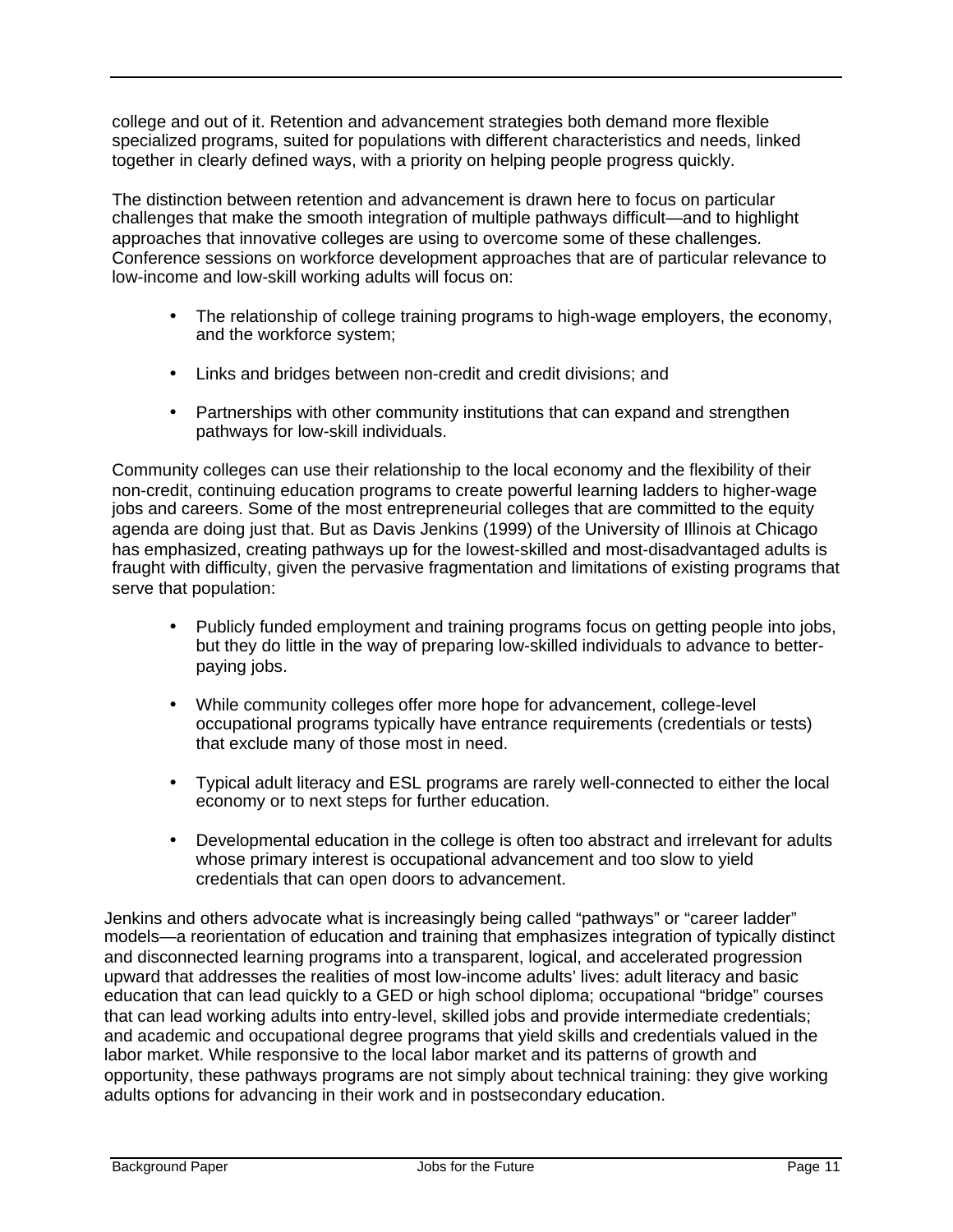Strong continuing education divisions that are responsive to the regional economy may find it difficult to balance their economic development and equity missions. Employers looking for highly skilled workers may contract for targeted upgrade training that is too complex and demanding for low-skill, low-income individuals (Grubb et al. forthcoming). The need to compete with other postsecondary training firms or institutions and to generate revenue for workforce programs can drive colleges toward short-term technical training that does little to address low-wage workers' basic and soft skill needs and that does not bridge easily to credit-based certificates or degrees (Carnevale and Desrochers 2001).

Portland Community College in Oregon is one college that has tried to overcome these obstacles and create pathways to advancement for low-skill, low-income working adults. One strategy has been to improve the connections between the college's credit and non-credit divisions. Teams of faculty and administrators are designing short-term training options that lead to both jobs and credits toward long-term credentials. These accelerated courses are taught by credit-side faculty using credit-side curriculum. ESL training is being integrated into allied health, information technology, and management career pathways so that students with language difficulties can advance quickly in training programs that lead to employment.

In a pilot that the college hopes to expand to other sectors, PCC has restructured its manufacturing technology program to include an open entry/open exit competency-based option. Students sign up for short, subject-specific modules with specific learning activities and competencies. Competencies and curricula are based on industry-accepted standards and revised as employer needs change. Working at their own pace, students take exams to demonstrate competencies whenever they feel ready. The learning center is open twelve hours a day; students stop in and out on their own schedule. Some students have earned two-year certificates or credentials in one year.

#### **Where to from Here?**

The discussions taking place March 4-5 at the conference on *Community Colleges and Low* Income Populations come at an important time. Both the policy and the economic environments within which community colleges are addressing the needs of low-income learners are changing, making a strategic reassessment of opportunities and challenges timely.

Later this year, TANF reauthorization will address financing and policy issues that can create or lower barriers to low-wage worker advancement. Other relevant federal laws up for reauthorization in the next two years include the Perkins Vocational Education Act, the Higher Education Act, and the Workforce Investment Act. At the state level, the flush fiscal environment that made possible experiments with new education-related services to low-income youth and working adults is gone. Most states are looking at budget shortfalls, some quite serious. California's CALWorks program, for example, which provided significant support for TANF recipients linking postsecondary education and work, has been targeted for major funding cutbacks.

At the same time, the hot economy of the last decade has cooled. We do not yet know the impact this will have on community colleges. It may lead to additional demand for postsecondary education, as unemployed and underemployed individuals find time to head back to school. It may cool employers' interest in reaching down to train less-skilled workers. It may create opportunities for new combinations of work and learning that might be very helpful to less-skilled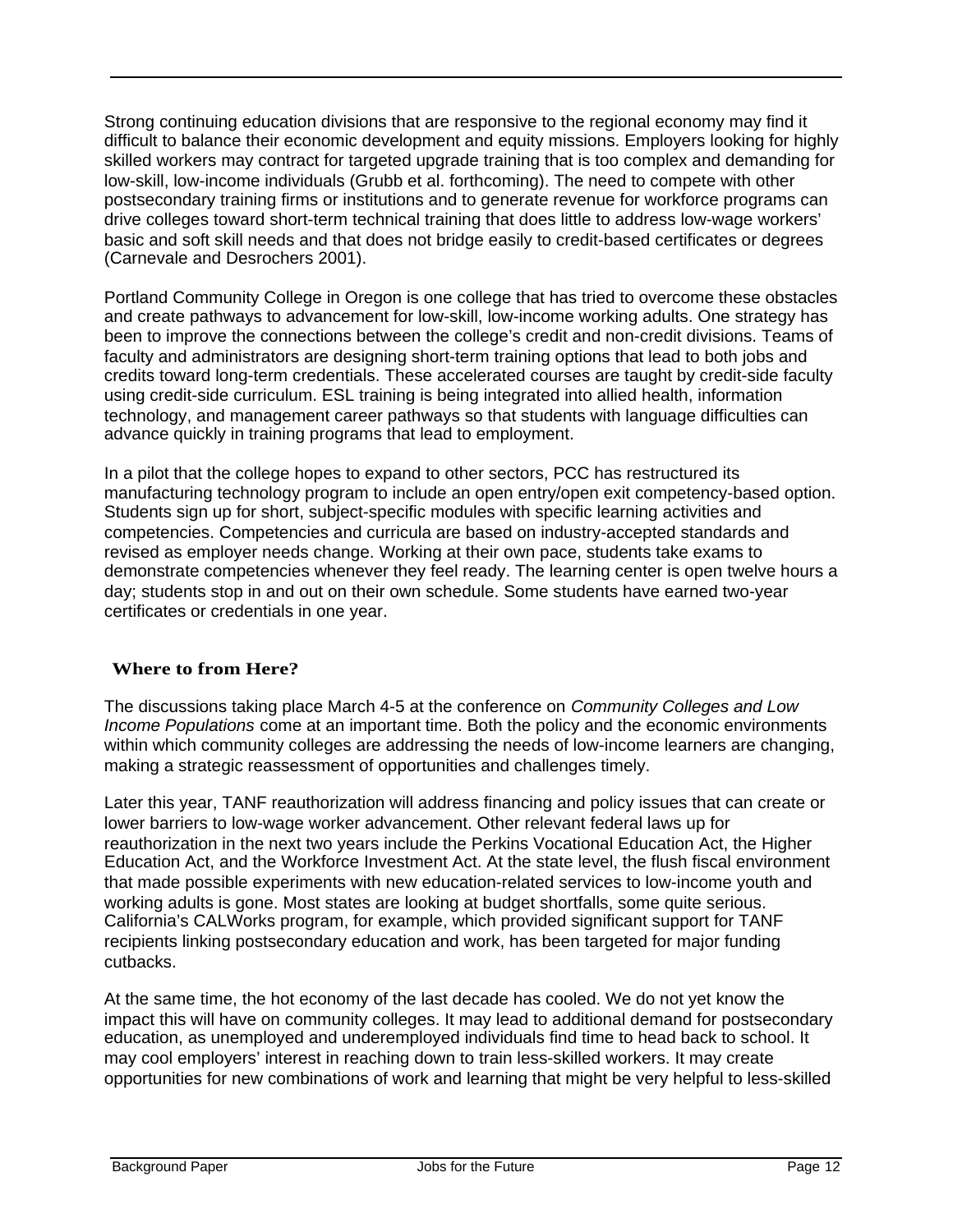working adults. Whatever the results, it is certain that the changing context will test many community colleges' adaptability and flexibility.

Community Colleges and Low Income Populations has been designed to promote a broad assessment of strategies and opportunities for advancing the equity agenda of community colleges. By design, the conference covers a lot of ground and brings together diverse expertise and knowledge among researchers, policymakers, and practitioners. We have intentionally invited individuals from both the workforce development side and from among those more concerned with the pipeline into postsecondary degree programs and young people's futures. This conversation is not restricted to community college leaders, or state policymakers, or national researchers. Rather, a range of perspectives has been intentionally assembled for this meeting, so that participants can learn of one another's research, reform efforts on the ground, and strategies for affecting policy.

As noted earlier, this conference has three primary goals:

- To strengthen the network of people who care deeply about improving community college outcomes for low-income youth and adults;
- To specify practices and polices that can make it easier for community colleges to help more low-income youth and adults enroll in quality learning programs, complete programs that yield valuable credentials, and transition to further education, employment, or both; and
- To identify priorities for research and action to advance this agenda.

The people attending this conference share a common passion—for the constituency they serve, for the people whose lives they have seen bettered by their engagement with community colleges, and for the institutions that they know hold so much promise as engines of equity. They are individuals with experience and knowledge about what it will take to achieve that promise.

As this paper and the studies summarized in the accompanying bibliography indicate, the general direction of innovative approaches to help low-income populations advance is fairly clear. Islands of exemplary practice and policy exist around the country, and most conference participants would agree on the most exciting and promising of those strategies.

What is needed now is to advance the discussion further, to take a hard look at how to promote greater scale and higher quality in efforts to help low-income community college-goers advance from low-skills and low-wages to self-sufficiency. What are high-leverage, yet realistic, next steps in the areas of research, practice, and policy? How can advocates for this agenda work together more closely, reinforce one another's work, and project a clear set of priorities to a broader audience?

These are the questions that conference participants will address, from their unique perspectives and as a group. Throughout the conference, participants will be asked to track their answers to three questions:

• Where is further research and knowledge-building needed?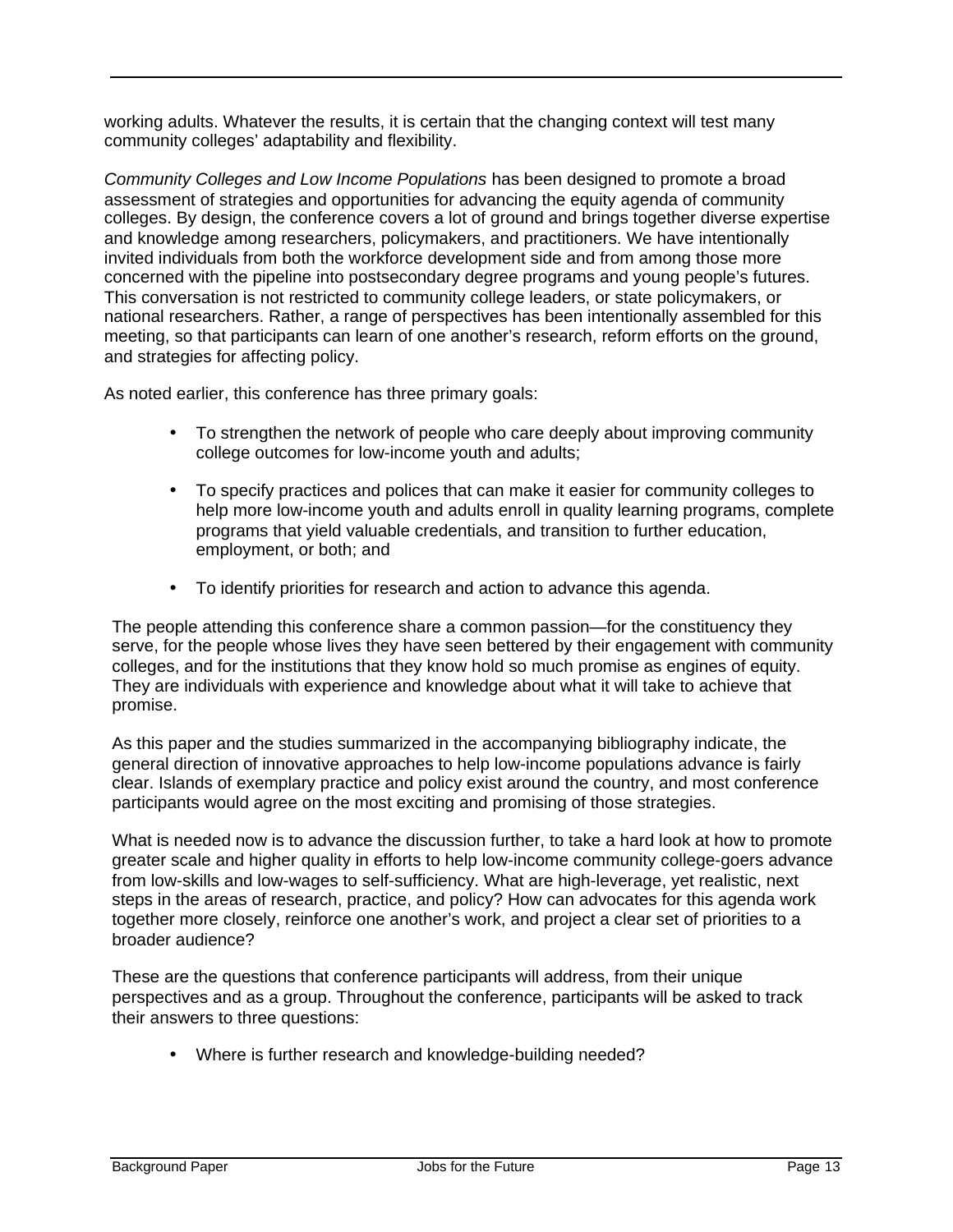- What lessons can be drawn from research and practice on priorities for further experimentation with promising practices at the individual college or state system level?
- What federal or state policy interventions would make it easier for innovative community colleges to address the distinctive and demanding needs of low-income, low-skill young people and adults?

At a minimum, this conference will expand the network of people working to advance the equity agenda in community colleges and accelerate the sharing of research, materials and perspectives among participants. Of course, conference sponsors and organizers have higher hopes. The meeting will succeed if, working together, participants emerge with greater clarity on next steps that can help advance this agenda—and if they leave the meeting with a commitment to continued collaboration and strategic discussions.

The time is propitious for raising the visibility and promoting the viability of community-collegebased efforts to help low-income youth and adults advance. The most exciting innovations are difficult and fragile and require significant institutional change. They require support and creative leadership from inside and outside the very best colleges in this nation. And, to diffuse more broadly, they will need better documentation, clarity of design, cost-effectiveness, and evidence of outcomes. There is much to learn, understand, and do. This conference is designed to be one step on the road to more effective analysis, planning, and action.